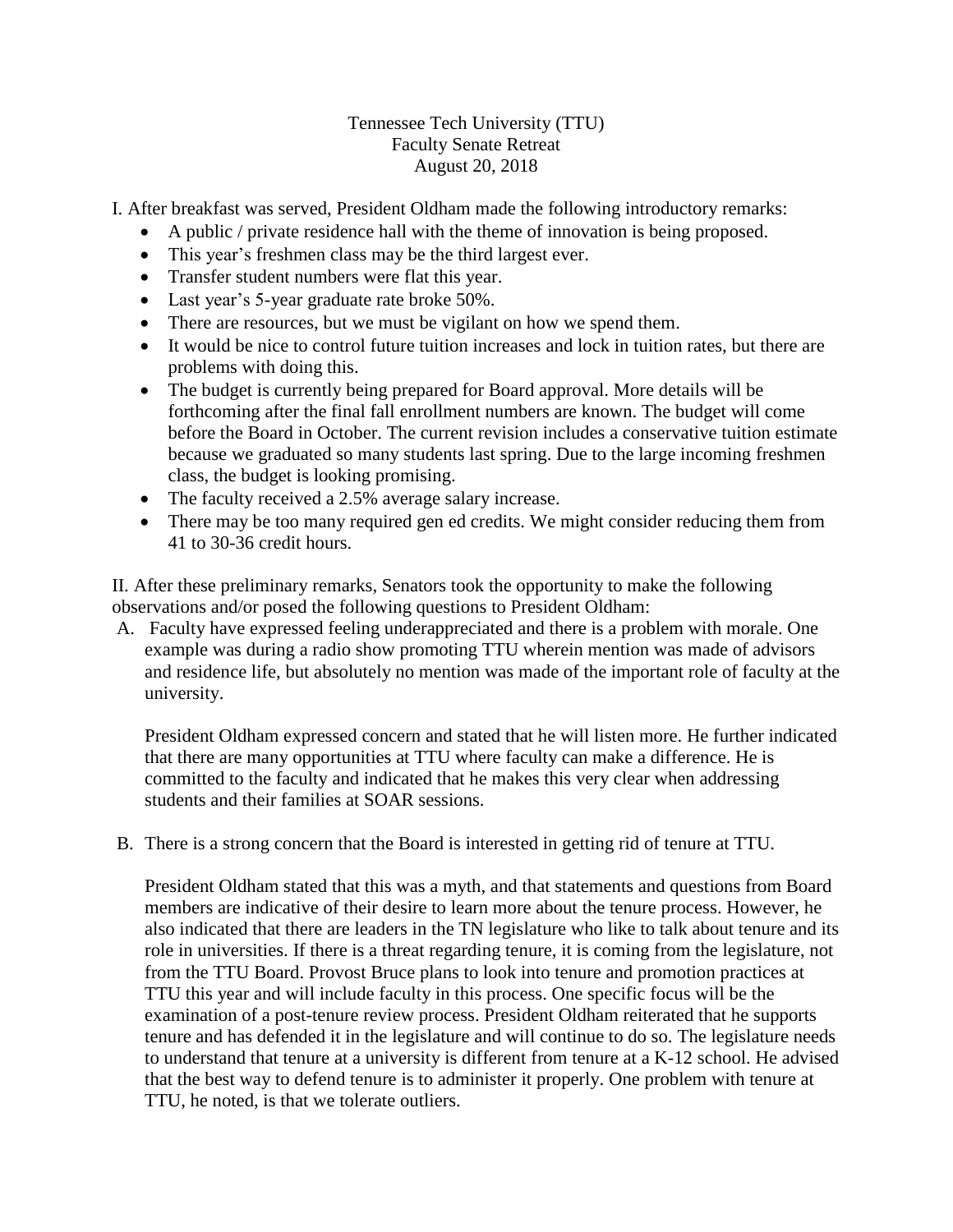C. It seems that the Board, some TTU administrators, and many in the community do not understand what faculty do. In a recent Board meeting, when faculty workload was questioned, no one defended the faculty. There is a need to support the faculty in Board meetings and to the public at large.

President Oldham advised that faculty should pay attention to questions about and perceptions of tenure in the public sphere and in the legislature. They reflect a public perception. He asked that the Provost be given a chance to help improve communication matters. He also pointed out that the strategic plan was faculty driven, which points to the important role of faculty at TTU.

President Oldham asked whether he could invite Vice President Stinson and Provost Bruce to attend Senate meeting with him.

Senators suggested improving communication with Board members by matching each of them up with a faculty member, inviting the Board members to Senate meetings, and inviting them to attend departmental meetings. To the last suggestion, one Senator asked whether we really want Board members poking around at the micro level.

D. A Senator suggested that President Oldham take some time to go on a "listening tour" around campus. He could interact with new faculty or regular faculty members to get a feel for specific needs as well as the general climate at TTU.

President Oldham liked this idea. He also pointed out that he had visited every academic unit when he first arrived on campus.

E. The budget needs to be better communicated to the faculty, especially concerning budget cuts. Some specific concerns included the cutting of some UNIV 1020 courses (or similar courses) as well as not knowing if overload pay would be allowed or not with less than a week before the semester begins. These decisions taken during summer months do not allow for significant faculty input.

President Oldham clarified that the budget was not cut, but rather it was overspent. He also noted that there is a need to work out of spending a disproportionate amount of money on teaching overloads and adjunct faculty moving forward. He will look into the overload pay issue. President Oldham also stressed that TTU needs a university guideline on faculty workloads, indicating that the average faculty workload per semester is 265 student credit hours, which is not heavy. He noticed that some faculty have heavy loads, while others have lighter workloads. He is not advocating for "one size fits all," but the faculty workloads need to make sense. He also asked to what extent the Deans have communicated to their Chairs regarding the overload pay issue. Senator Killman replied that a committee was formed last year to work on the faculty workload question, but a consensus has been difficult to come by due to the vast diversity of academic units on campus. When asked if decreasing the amount of adjuncts on campus meant an intention to hire more full-time instructors, the President replied that they have already hired more full-time lecturers. As for the UNIV 1020 courses,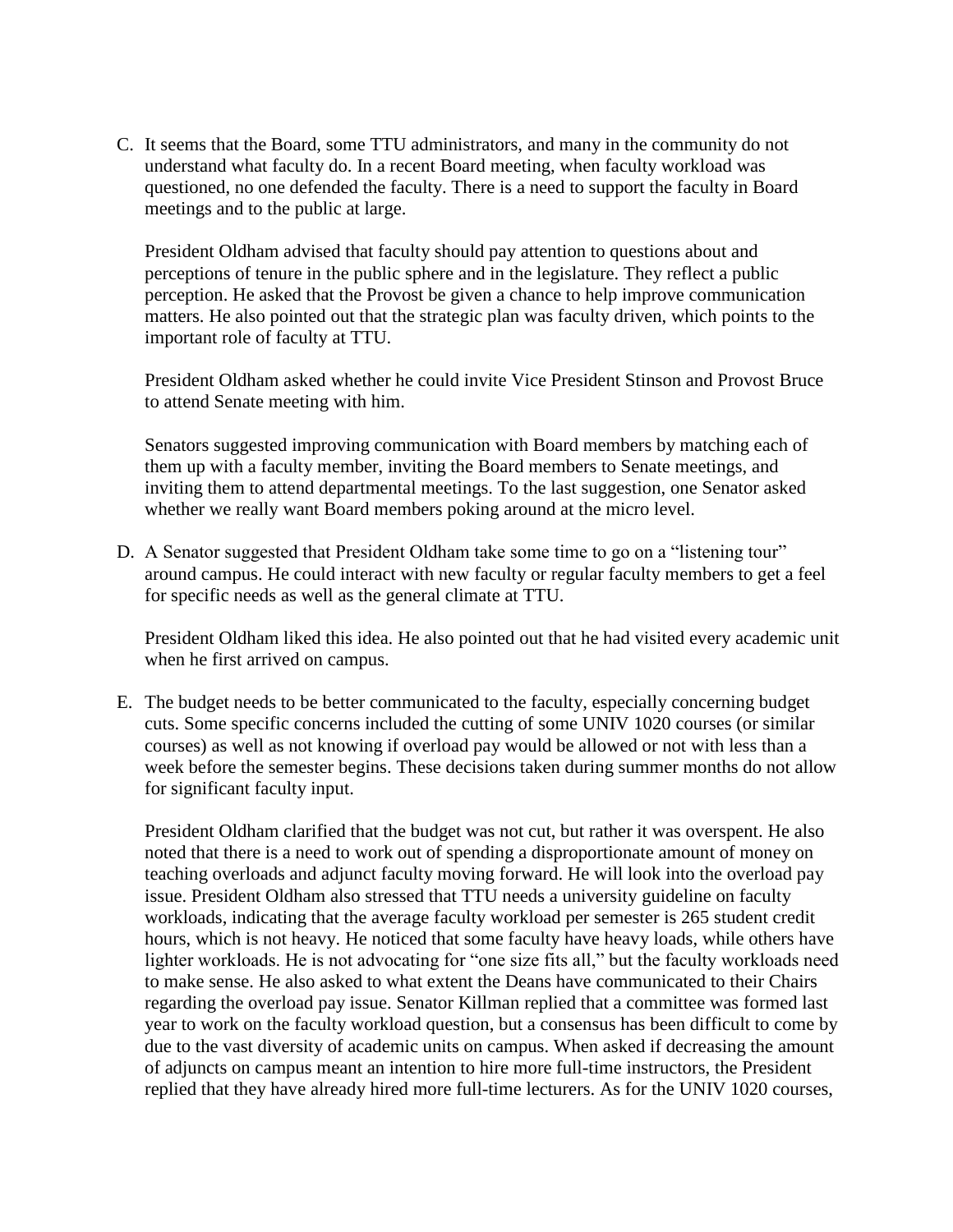President Oldham noted that a lot of money is being invested in them and wondered if any assessment was done to see their effect on retention. Senator Stein replied that he had done some initial assessment and that no effect on assessment was found.

F. A Senator asked whether salary increases would strictly be merit-based in the future.

President Oldham replied that this is probably the case and asked if this was fair. A Senator replied that academic unit size calls into question the merit-based system. President Oldham conceded this point. He continued that if faculty did a reasonable job last year, they got something. Some discuss ensued on issues surrounding raises. Ultimately, the Department Chairs decide who receive raises or not. President Oldham observed that when he first began at TTU, there were low faculty salaries and that the student / faculty ratio was 22:1. Now, faculty salaries are 15-20% higher and the student / faculty ratio is 18:1. These points were a priority for President Oldham in the past and will continue to be so in the future.

G. President Oldham asserted that the use of adjuncts should not be to reduce costs, but rather as an opportunity to bring in specialized experts to teach a class on their area of expertise that students would not be able to attend otherwise.

President Oldham closed on some final thoughts. We are blessed to have careers in Academe. He takes our comments and concerns seriously and continues to work on shared governance.

III. Dr. Debbie Barnard, Chair of the Financial Aid Committee, addressed the Faculty Senators and asked them for input on how to improve communication with the Financial Aid Office. Some comments, questions, and suggestions follow and others will be sent to Dr. Barnard directly by Google doc:

- 1. Normally a faculty member does not know who has financial aid in class and who does not.
- 2. What are the degrees of freedom for financial aid?
- 3. A Financial Aid 101 workshop would be beneficial for faculty and advisors.
- 4. When advising for summer school, it would be beneficial to know (or implement) the extent Hope scholarships can be used and what constitutes satisfactory academic standing.
- 5. What is the status of university and academic scholarships? How many have been awarded? How are these scholarships determined?
- 6. Clarify the application of federal work-study and assess how it may conflict with a student's course load.
- 7. The fact that federal money will only be applied to courses in the student's program of study will be problematic.
- 8. How can students apply for waivers for test fees through the Office of Financial Aid. This opportunity needs to be publicized more widely.
- 9. Clarify differences between federal grants and academic grants in work-studies opportunities and elsewhere.
- 10. Can we streamline the process for applying for different scholarships?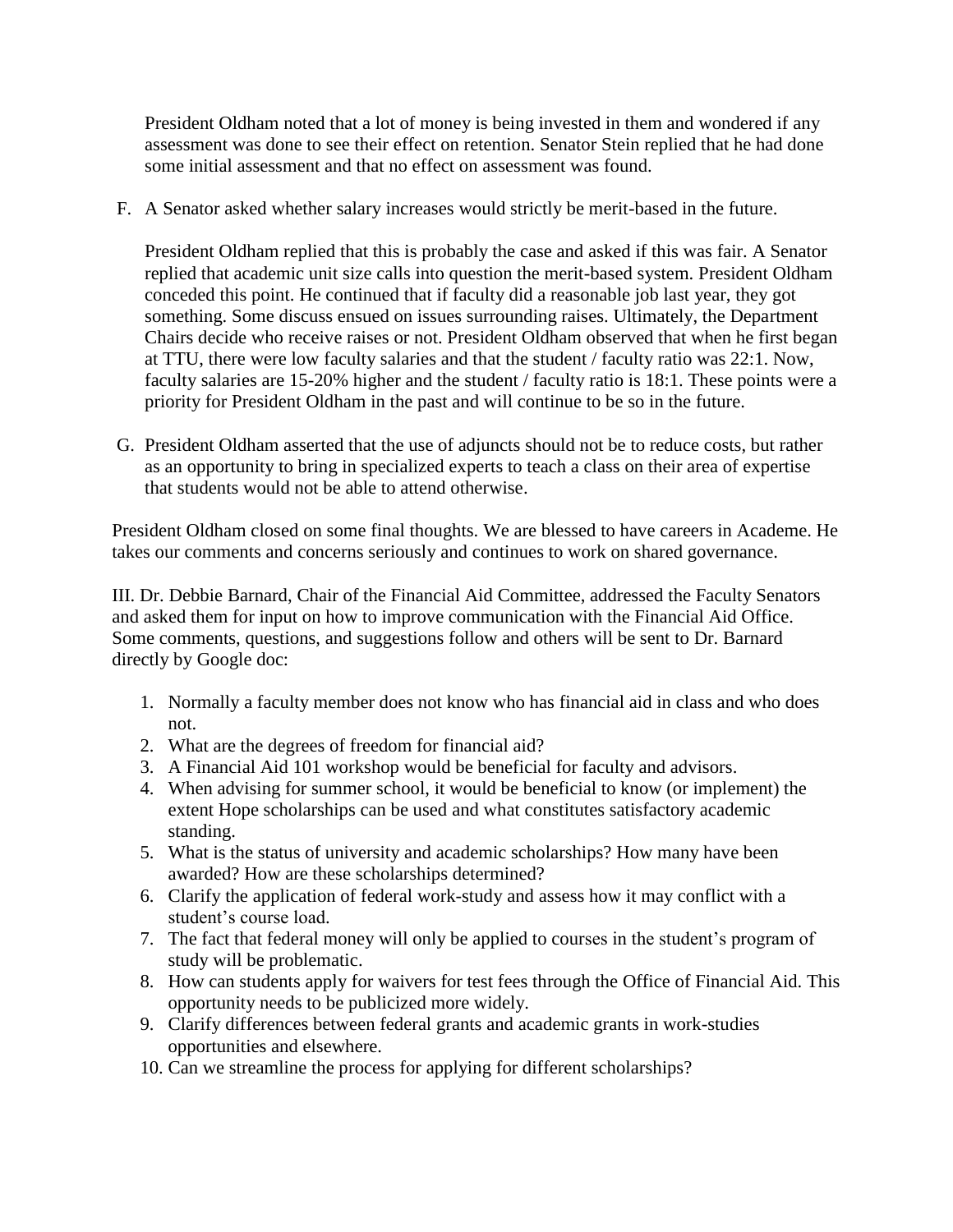11. Can students receive their financial aid in their accounts earlier? Every semester some students indicate that they cannot buy their books until a week or two after the semester has begun, putting them behind in their studies from the beginning.

IV. The Senate President asked Senators to break up into groups and consider some important issues that will need to be taken up by the Senate in the 2018-2019 academic year. These issues included:

- 1. Tenure situation at TTU. It is direly important to indicate the importance of tenure to the Board. Senator Stein made two important points: first, we will not be able to hire the best faculty if tenure is not available at TTU, and second, tenured faculty members were terminated in recent years for performing poorly. The tenure system is working here and need not be changed. Senator Killman stressed the need to advocate for tenure at all levels, including Board members, administrators, community members, students, etc.
- 2. Definition of productivity. Discussion on this point ensued. Some saw the need for the Senate to create a wide-ranging definition of productivity and to make it a Senate resolution. Others thought that each department should take responsibility for coming up with a definition specific to their academic unit.
- 3. Ask for a role (representation) in the tenure review report mentioned by President Oldham.
- 4. Follow up on the study of gender equality pay conducted last year.
- 5. Examine treatment of valued emeriti faculty (issues of parking, office space, etc.).
- 6. Examine salary inversion issue (Department of English).
- 7. Set time limits in Senate meetings to get through business efficiently.
- 8. Receive update on Fitzgerald issue. Also, revisit and revise the 780 policy.
- 9. Discuss whether to invite VP Stinson and Provost Bruce to Senate meetings with the President. Some felt that they will be able to answer questions that the President cannot, while others thought that they might take up valuable time unnecessarily. (SEPT 10 AGENDA)
- 10. Discuss the possible restructuring of gen ed requirements and understand what were TBR requirements and what continue to be State requirements. Faculty should contribute to any revision of our gen ed requirements.
- 11. Discuss the position of VP for Research and Economic Development.
- 12. Discuss whether our Carnegie classification is advantageous or not.
- 13. Discuss and ask for clarification to the notion of "STEM-infused" and the importance of academic units to be nationally renowned.
- 14. Discuss whether the Library has the resources needed to comply with the Carnegie classification of TTU.
- 15. Invite Brandon Johnson, Vice President of Enrollment Management, to a Senate meeting to update us on enrollment matters, including the marketing of coming directly to TTU instead of a community college. (SEPT 10 AGENDA)
- 16. Ask President, "What do we need to know that we don't already?"
- 17. Begin the process to select the next faculty representative on the Board. (SEPT 10 AGENDA)